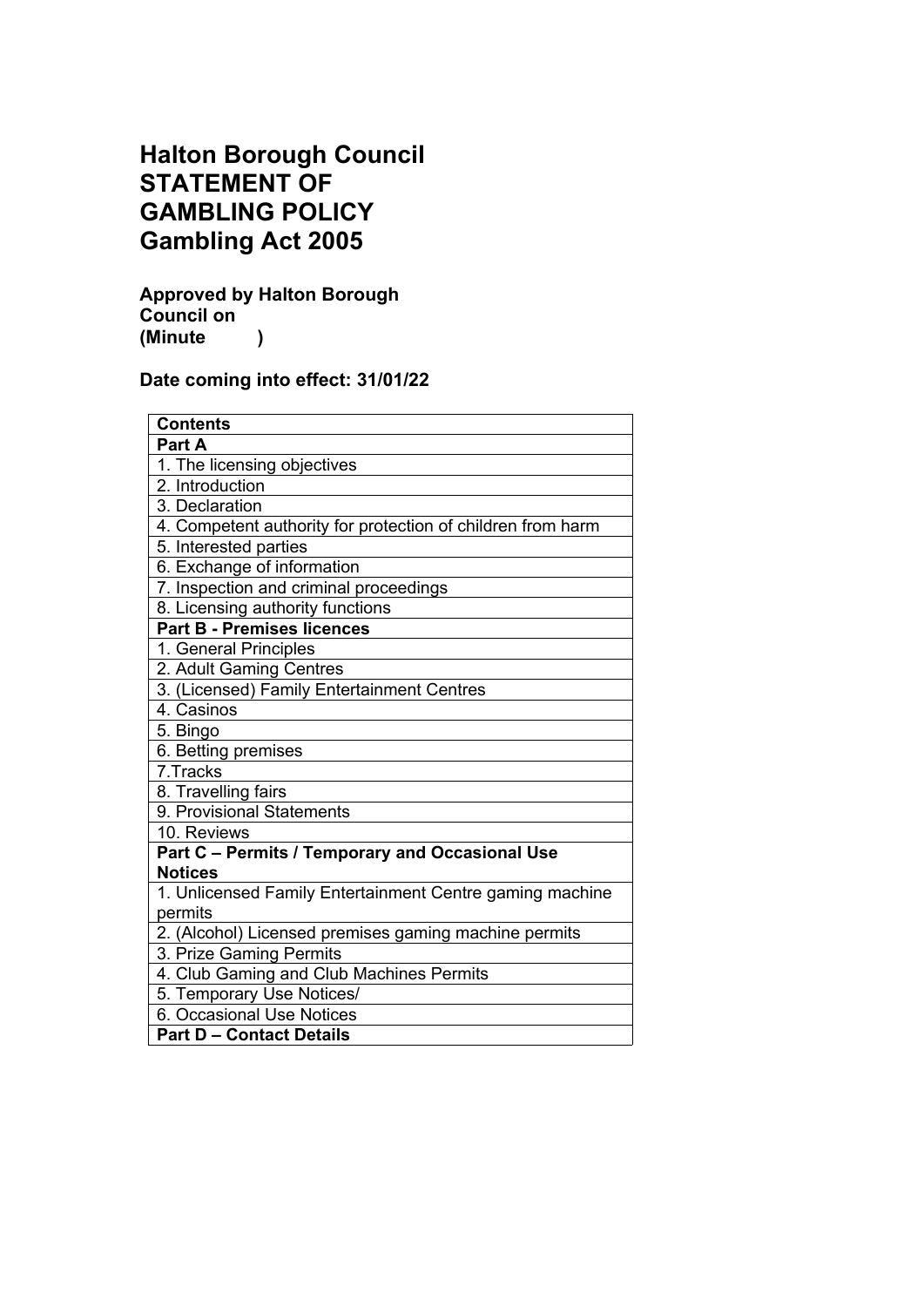# **PART A**

# **1. The Licensing Objectives**

In exercising most of their functions under the Gambling Act 2005, licensing authorities must have regard to the licensing objectives as set out in section 1 of the Act. The licensing objectives are:

- Preventing gambling from being a source of crime or disorder, being associated with crime or disorder or being used to support crime
- Ensuring that gambling is conducted in a fair and open way
- Protecting children and other vulnerable persons from being harmed or exploited by gambling

This policy will promote these licensing objectives.

It should be noted that the Gambling Commission has stated: "The requirement in relation to children is explicitly to protect them from being harmed or exploited by gambling".

## **2. Introduction**

Halton Borough Council ("the Council") is situated in the County of Halton and is a Unitary Authority. Halton Borough comprises the towns of Widnes and Runcorn and surrounding villages of Hale, Daresbury, Moore, and Preston Brook. It is predominantly an urban area with a population of 125,773 (2011 Census).

Licensing authorities are required by the Gambling Act 2005 to publish a statement of the principles which they proposed to apply when exercising their functions. This statement must be published at least every three years. The statement must also be reviewed from "time to time" and any amended parts re-consulted upon. The statement must be then re-published.

The Council consulted upon this policy statement before finalising and publishing it. A list of the persons we consulted is provided below.

The Gambling Act requires that the following parties are consulted by Licensing Authorities:

- The Chief Officer of Police
- One or more persons who appear to the authority represent the interests of persons carrying on gambling businesses in the authority's area
- One or more persons who appear to the authority to represent the interests of persons who are likely to be affected by the exercise of the authority's functions under the Gambling Act 2005

List of persons this authority consulted:

- Cheshire Constabulary
- Halton Borough Council People Directorate
- Halton Borough Council Enterprise, Communities and Resources Directorate
- The Bingo Association
- Association of British Bookmakers
- British Amusement Catering Association
- Responsibility in Gambling Trust (U.K.)
- GamCare
- The general public through local advertisement and the Council's website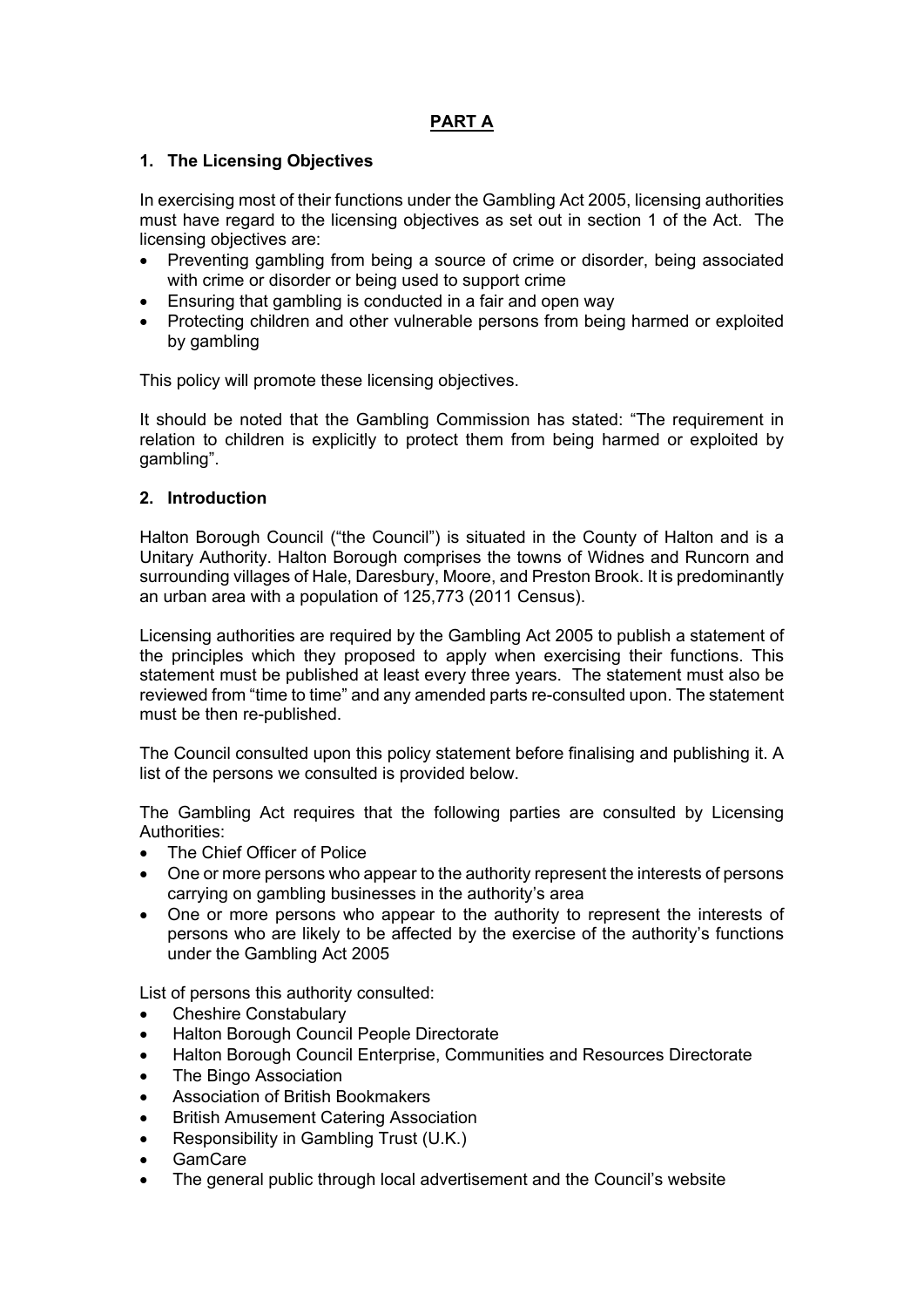- Cashino Unit 29-33a Forest Walk Halton Lea Runcorn
- British Beer & Pub Association
- William Hill Bookmakers

It should be noted that this policy statement will not override the right of any person to make an application, make representations about an application, or apply for a review of a licence, as each will be considered on its own merits and will depend to a large extent on the type of gambling that is proposed for the premises according to the statutory requirements of the Gambling Act 2005. The Council shall aim to permit the use of premises for gambling as set out in section 153 of the Gambling Act 2005.

# **3. Declaration**

In producing this licensing policy statement, this licensing authority declares that it has had regard to the licensing objectives of the Gambling Act 2005, the guidance issued by the Gambling Commission, and any responses from those consulted on the policy statement.

## **4. Competent authority for protection of children from harm**

The licensing authority is required by regulations to state the principles it will apply in exercising its powers under Section 157(h) of the Act to designate, in writing, a body which is competent to advise the authority about the protection of children from harm. The principles are:

- the need for the body to be responsible for an area covering the whole of the licensing authority's area;
- the need for the body to be answerable to democratically elected persons, rather than any particular vested interest group etc.

The Council designates the Halton Borough Council People Directorate for this purpose.

The contact details of all the Responsible Bodies under the Gambling Act 2005 are available from Legal Services Licensing Section.

## **5. Interested parties**

Interested parties can make representations about licence applications, or apply for a review of an existing licence. These parties are defined in the Gambling Act 2005 as follows:

"For the purposes of this Part a person is an interested party in relation to an application for or in respect of a premises licence if, in the opinion of the licensing authority which issues the licence or to which the applications is made, the person-

- a) lives sufficiently close to the premises to be likely to be affected by the authorities activities,
- b) has business interests that might be affected by the authorised activities, or
- c) represents persons who satisfy paragraph (a) or (b)"

The licensing authority is required by regulations to state the principles it will apply in exercising its powers under section 158 of the Gambling Act 2005 to determine whether a person is an interested party. The principles are: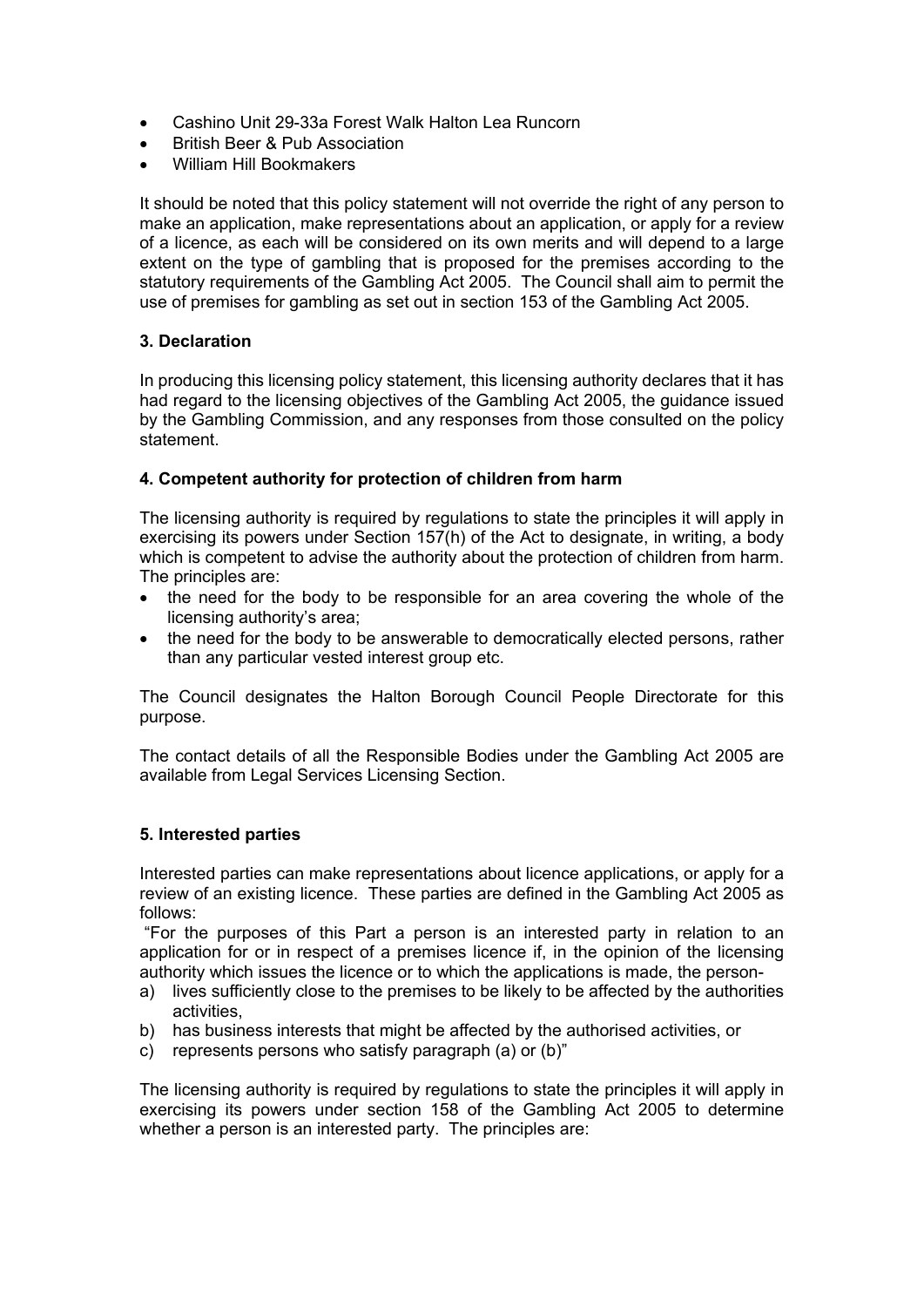Each case will be decided upon its merits. The Council will not apply a rigid rule to its decision making. It will consider the examples of considerations provided in the Gambling Commission's Guidance to local authorities. Note that decisions on Premises Licences must be "in accordance" with Gambling Commission Guidance.

The Gambling Commission has recommended that the licensing authority states that interested parties include trade associations and trade unions, and residents' and tenants' associations. This authority will not however generally view these bodies as interested parties unless they have a member who can be classed as one under the terms of the Gambling Act 2005 e.g. lives sufficiently close to the premises to be likely to be affected by the activities being applied for.

Interested parties can be persons who are democratically elected such as Councillors and MP's. Other than these persons, this authority will require written evidence that a person 'represents' someone who either lives sufficiently close to the premises to be likely to be affected by the authorities activities and/or business interests that might be affected by the authorised activities. A letter from one of these persons, requesting the representation is sufficient.

If individuals wish to approach Councillors to ask them to represent their views then care should be taken that the Councillors are not part of the Licensing Committee dealing with the licence application. If there are any doubts then please contact the licensing department. Contact details are set out in Part D below.

# **6. Exchange of Information**

Licensing authorities are required to include in their policy statement the principles to be applied by the authority in exercising the functions under sections 29 and 30 of the Act with respect to the exchange of information between it and the Gambling Commission, and the functions under section 350 of the Act with the respect to the exchange of information between it and the other persons listed in Schedule 6 to the Act.

The principle that this licensing authority applies is that it will act in accordance with the provisions of the Gambling Act 2005 in its exchange of information which includes the provision that data protection legislation will not be contravened. The licensing authority will also have regard to Guidance issued by the Gambling Commission to Local Authorities on this matter, as well as any relevant regulations issued by the Secretary of State under the powers provided in the Gambling Act 2005.

Issues of confidentiality will be assessed on a case by case basis since the interests of data subjects must be balanced against the public interest. The fundamental principle which the licensing authority must adhere to is that it must act in the public interest. Data subjects can access information via the licensing authority's contact details set out below.

## **7. Inspection and criminal proceedings**

Licensing authorities are required by regulation under the Gambling Act 2005 to state the principles to be applied by the authority in exercising the functions under Part 15 of the Act with respect to the inspection of premises; and the powers under section 346 of the Act to institute criminal proceedings in respect of the offences specified.

This licensing authority's principles are that: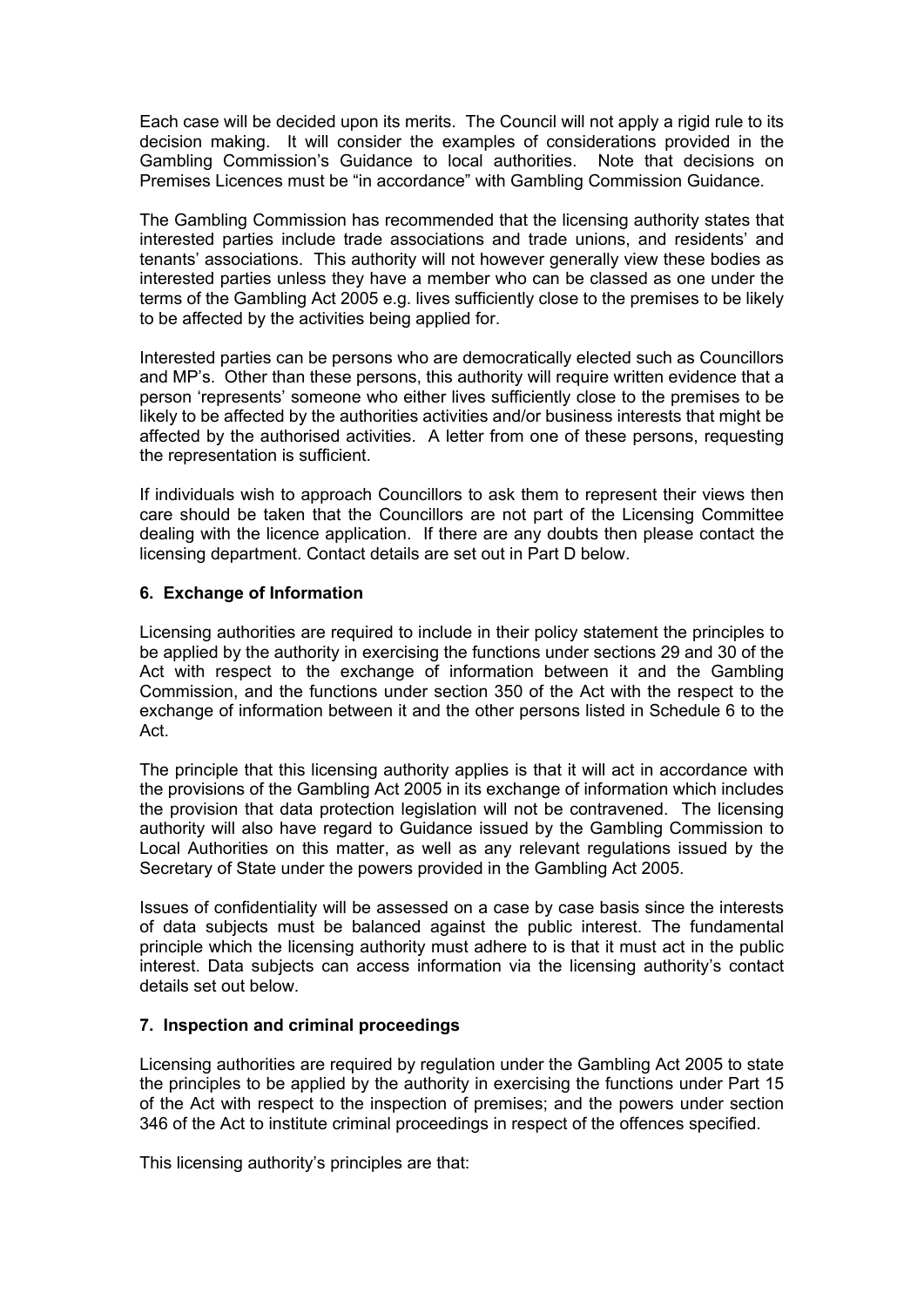It will be guided by the Gambling Commission's Guidance for local authorities and as per the Gambling Commission's Guidance for local authorities, it will endeavour to be:

- o Proportionate: regulators should only intervene when necessary: remedies should be appropriate to the risk posed, and costs identified and minimised;
- $\circ$  Accountable: regulators must be able to justify decisions, and be subject to public scrutiny;
- $\circ$  Consistent: rules and standards must be joined up and implemented fairly;
- $\circ$  Transparent: regulators should be open, and keep regulations simple and user friendly; and
- o Targeted: regulation should be focused on the problem, and minimise side effects

This licensing authority will endeavour to avoid duplication with other regulatory regimes so far as possible.

This licensing authority will also, as recommended by the Gambling Commission's Guidance for local authorities, adopt a risk-based inspection programme.

The licensing authority's Community Safety Team carries out inspections – often jointly with Gambling Commission enforcement staff.

The main enforcement and compliance role for this licensing authority in terms of the Gambling Act 2005 will be to ensure compliance with the Premises Licences and other permissions which is authorises. The Gambling Commission will be the enforcement body for the Operator and Personal Licences. It is also worth noting that concerns about manufacture, supply or repair of gaming machines will not be dealt with by the licensing authority but will be notified to the Gambling Commission. This authority also understands that the Gambling Commission will be responsible for compliance as regards unlicensed premises.

This licensing authority will promote efficient and effective regulatory approaches which improve outcomes without imposing unnecessary burdens on business.

## **8. Licensing Authority functions**

Licensing Authorities are required under the Act to:

- Be responsible for the licensing of premises where gambling activities are to take place by issuing *Premises Licences*
- Issue *Provisional Statements*
- Regulate *members' clubs* and *miners' welfare institutes* who wish to undertake certain gaming activities via issuing Club Gaming Permits and/or Club Machine Permits
- Issue *Club Machine Permits* to *Commercial Clubs*
- Grant permits for the use of certain lower stake gaming machines at *unlicensed Family Entertainment Centres*
- Receive notifications from alcohol licensed premises (under the Licensing Act 2003) of the use of two or fewer gaming machines
- Grant *Licensed Premises Gaming Machine Permits* for premises licensed to sell/supply alcohol for consumption on the licensed premises, under the Licensing Act 2003, where more than two machines are required
- Register *small society lotteries* below prescribed thresholds
- Issue *Prize Gaming Permits*
- Receive and Endorse *Temporary Use Notices*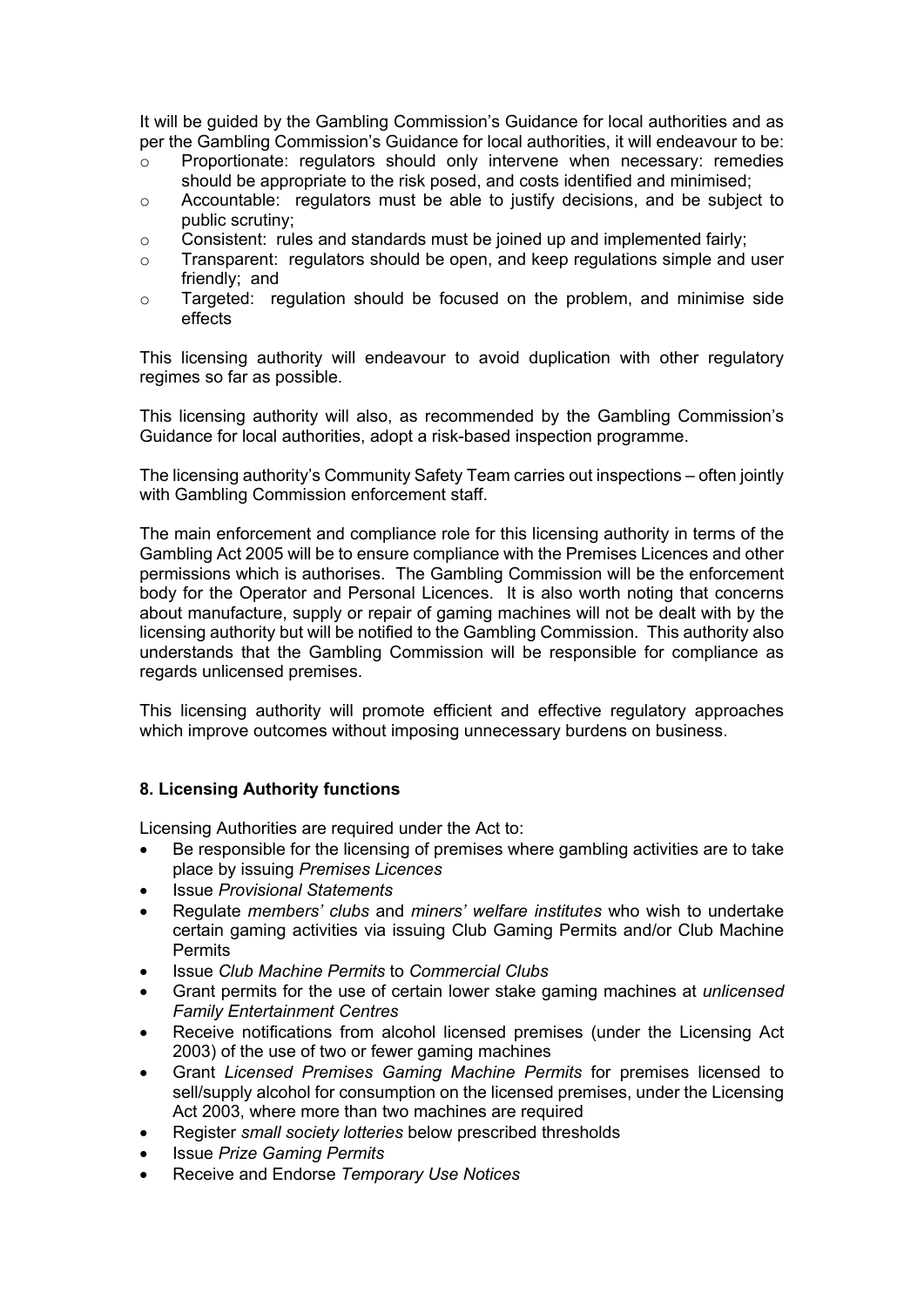- Receive *Occasional Use Notices*
- Provide information to the Gambling Commission regarding details of licences issued (see section above on 'information exchange)
- Maintain registers of the permits and licences that are issued under these functions

It should be noted that local licensing authorities will not be involved in licensing remote gambling at all. This will fall to the Gambling Commission via Operator Licences.

#### **PART B PREMISES LICENCES**

#### **1. General Principles**

Premises Licences will be subject to the permissions/restrictions set-out in the Gambling Act 2005 and regulations, as well as specific mandatory and default conditions which will be detailed in regulations issued by the Secretary of State. Licensing authorities are able to exclude default conditions and also attach others, where it is believed to be appropriate.

This licensing authority is aware that in making decisions about premises licences it should aim to permit the use of premises for gambling in so far as it thinks it is:

- in accordance with any relevant code of practice issued by the Gambling Commission
- in accordance with any relevant guidance issued by the Gambling Commission
- reasonably consistent with the licensing objectives and
- in accordance with the authority's statement of licensing policy

*Definition of "premises" -* Premises is defined in the Act as "any place". It is for the licensing authority to decide whether different parts of a building can be properly regarded as being separate premises and as the Gambling Commission states in its Guidance for local authorities, it will always be a question of fact in the circumstances. The Gambling Commission does not however consider that areas of a building that are artificially or temporarily separate can be properly regarded as different premises.

This licensing authority takes particular note of the Gambling Commission's Guidance for local authorities which states that in considering applications for multiple licences for a building or those for a specific part of the building to be licensed, entrances and exits from parts of a building covered by one or more licences should be separate and identifiable so that the separation of different premises is not compromised and that people do not 'drift' into a gambling area.

This licensing authority will also take note of the Gambling Commission's Guidance to local authorities that: Licensing authorities should pay particular attention to applications where access to the licensed premises is through other premises (which themselves may be licensed or unlicensed).

*Location -* This licensing authority is aware that demand issues cannot be considered with regard to the location of premises but that considerations in terms of the licensing objectives can. As per the Gambling Commission's Guidance for local authorities, this authority will pay particular attention to the protection of children and vulnerable persons from being harmed or exploited by gambling, as well as issues of crime and disorder. Should any specific policy be decided upon as regards areas where gambling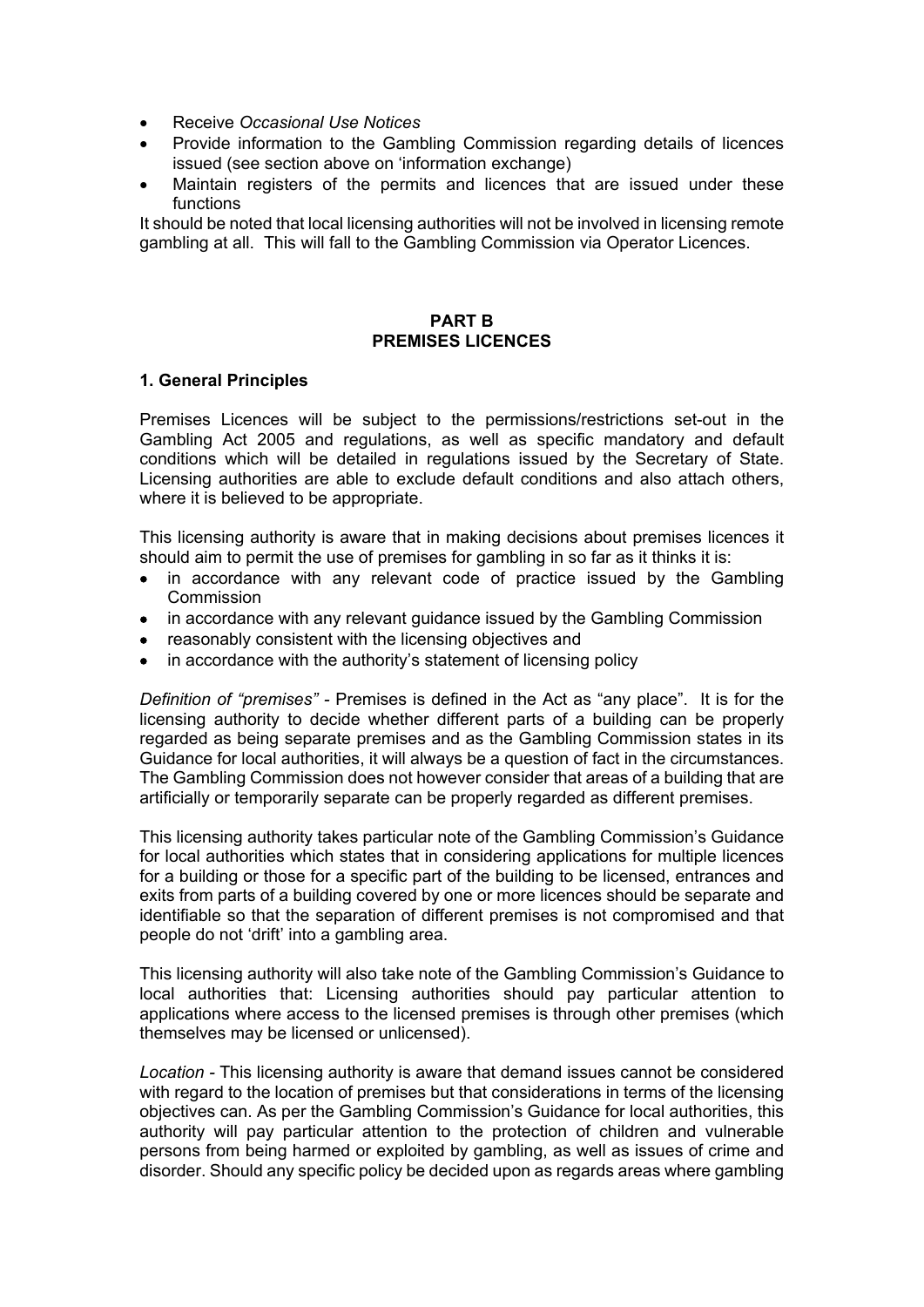premises should not be located, this policy statement will be updated. It should be noted that any such policy does not preclude any application being made and each application will be decided on its merits, with the onus upon the applicant showing how the concerns can be overcome.

*Duplication with other regulatory regimes -* This authority will seek to avoid any duplication with other statutory / regulatory systems where possible, including planning. This authority will not consider whether a licence application is likely to be awarded planning or building consent, in its consideration of it. This authority will though listen to, and consider carefully, any concerns about conditions which are not able to be met by licensees due to planning restrictions, should such a situation arise.

*Licensing objectives -* Premises licences granted must be reasonably consistent with the licensing objectives. With regard to these objectives, this licensing authority has considered the Gambling Commission's Guidance to local authorities and some comments are made below.

**Preventing gambling from being a source of crime or disorder, being associated with crime or disorder or being used to support crime** – This licensing authority is aware of the distinction between disorder and nuisance and will consider factors such as whether police assistance was required and how threatening the behaviour was to those who could see it.

**Ensuring that gambling is conducted in a fair and open way** - This licensing authority has noted that the Gambling Commission in its Guidance for local authorities has stated that generally the Commission would not expect licensing authorities to become concerned with ensuring that gambling is conducted in a fair and open way as this will be a matter for either the management of the gambling business, and therefore subject to the operating licence, or will be in relation to the suitability and actions of an individual and therefore subject to the personal licence. This licensing authority also notes, however, that the Gambling Commission states in relating to the licensing tracks the licensing authorities' role will be different from other premises in that track operators will not necessarily have an operating licence. In those circumstances the premises licence may need to contain conditions to ensure that the environment in which betting takes place is suitable. This licensing authority understands that there may be further guidance from the Gambling Commission on this issue which it will have regard to, when available.

**Protecting children and other vulnerable persons from being harmed or exploited by gambling** - This licensing authority has noted the Gambling Commission Guidance to local authorities states that the objective talks of protecting children from being "harmed or exploited by gambling, but in practice that often means preventing them from taking part in or being in close proximity to gambling.

This licensing authority will pay particular attention to any Codes of Practice which the Gambling Commission issues as regards this licensing objective in relation to specific premises such as casinos. It is understood that a Code for casinos must:

- specify steps that the premises licence-holder must take to ensure that children and young persons (that is those under the age of 18) do not enter casino premises, or in the case of the regional casino do not enter the gambling area;
- amongst those specified steps, ensure that each entrance to the casino or gambling area is supervised by at least one person ("the supervisor") who is responsible for compliance with the code of practice; and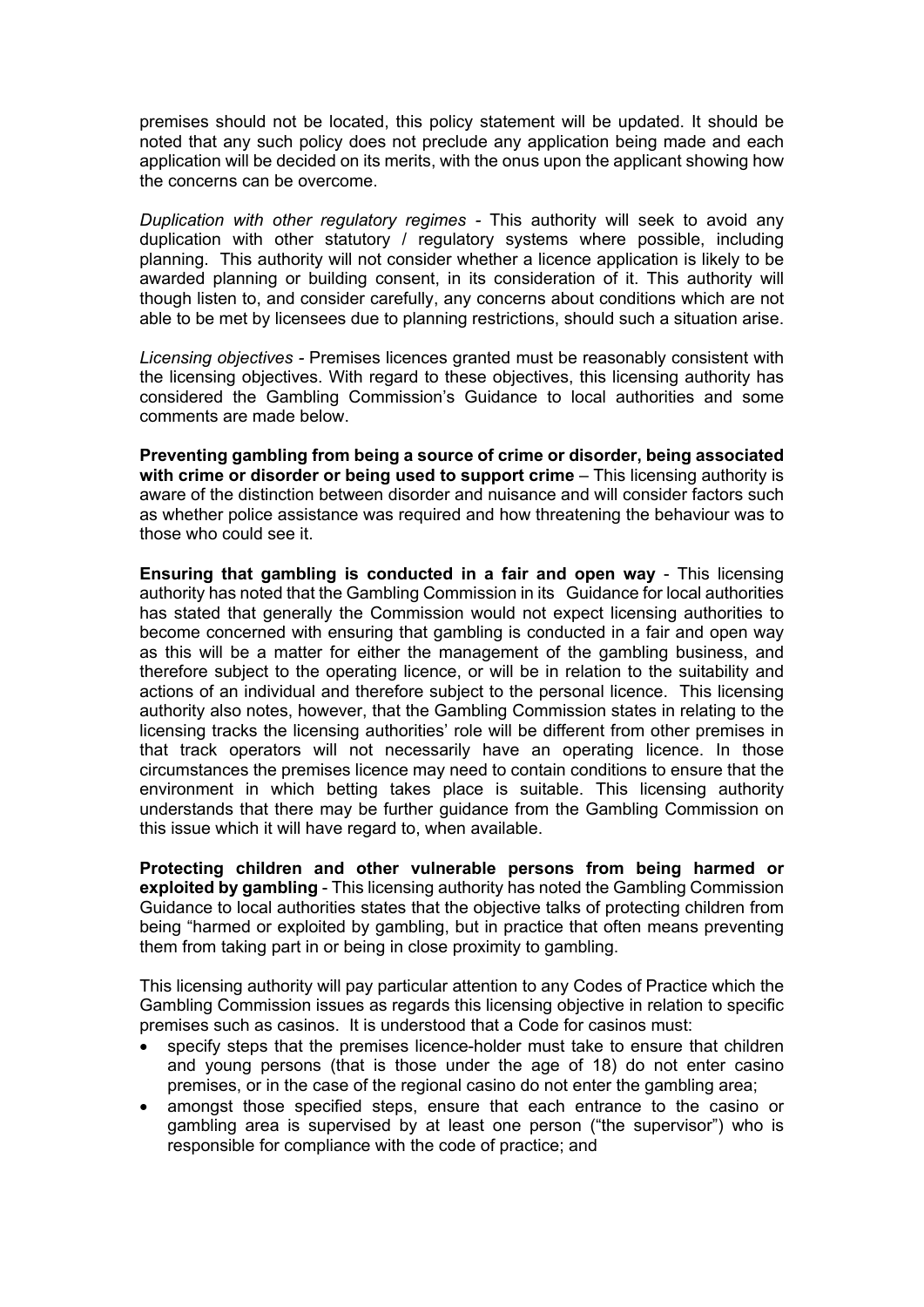• require that, unless the supervisor is certain that a person seeking admittance is an adult, evidence of age must be required of all those seeking to enter the casino or gambling area.

As regards the term "vulnerable persons" it is noted that the Gambling Commission is not seeking to offer a definition but states that it will for regulatory purposes assume that this group includes people who gamble more than they want to; people who gamble beyond their means; and people who may not be able to make informed or balanced decisions about gambling due to a mental impairment, alcohol or drugs. This licensing authority will consider this licensing objective on a case by case basis. Should a practical definition prove possible in future then this policy statement will be updated with it, by way of a revision.

*Conditions -* Any conditions attached to licences will be proportionate and will be:

- relevant to the need to make the proposed building suitable as a gambling facility;
- directly related to the premises and the type of licence applied for;
- fairly and reasonably related to the scale and type of premises: and
- reasonable in all other respects.

Decisions upon individual conditions will be made on a case by case basis, although there will be a number of control measures this licensing authority will consider utilising should there be a perceived need, such as the use of door supervisors, supervision of adult gaming machines, appropriate signage for adult only areas etc. There are specific comments made in this regard under each of the licence types below. This licensing authority will also expect the licence applicant to offer his/her own suggestions as to way in which the licensing objectives can be met effectively.

It is noted that there are conditions which the licensing authority cannot attach to premises licences which are:

- any condition on the premises licence which makes it impossible to comply with an operating licence condition;
- conditions relating to gaming machine categories, numbers, or method of operation;
- conditions which provide that membership of a club or body be required (the Gambling Act 2005 specifically removes the membership requirement for casino and bingo clubs and this provision prevents it being reinstated; and
- conditions in relation to stakes, fees, winning or prizes.

*Door Supervisors -* The Gambling Commission advises in its Guidance for local authorities that licensing authorities may consider whether there is a need for door supervisors in terms of the licensing objectives of protection of children and vulnerable persons from being harmed or exploited by gambling, and also in terms of preventing premises becoming a source of crime. It is noted though that the Gambling Act 2005 has amended the Security Industry Act and that door supervisors at casinos or bingo premises cannot be licensed by the Security Industry Authority. This licensing authority may therefore have specific requirements for door supervisors working at casinos or bingo premises.

#### **2. Adult Gaming Centres**

This licensing authority will specifically have regard to the need to protect children and vulnerable persons from harm or being exploited by gambling and will expect the applicant to satisfy the authority that there will be sufficient measures to ensure that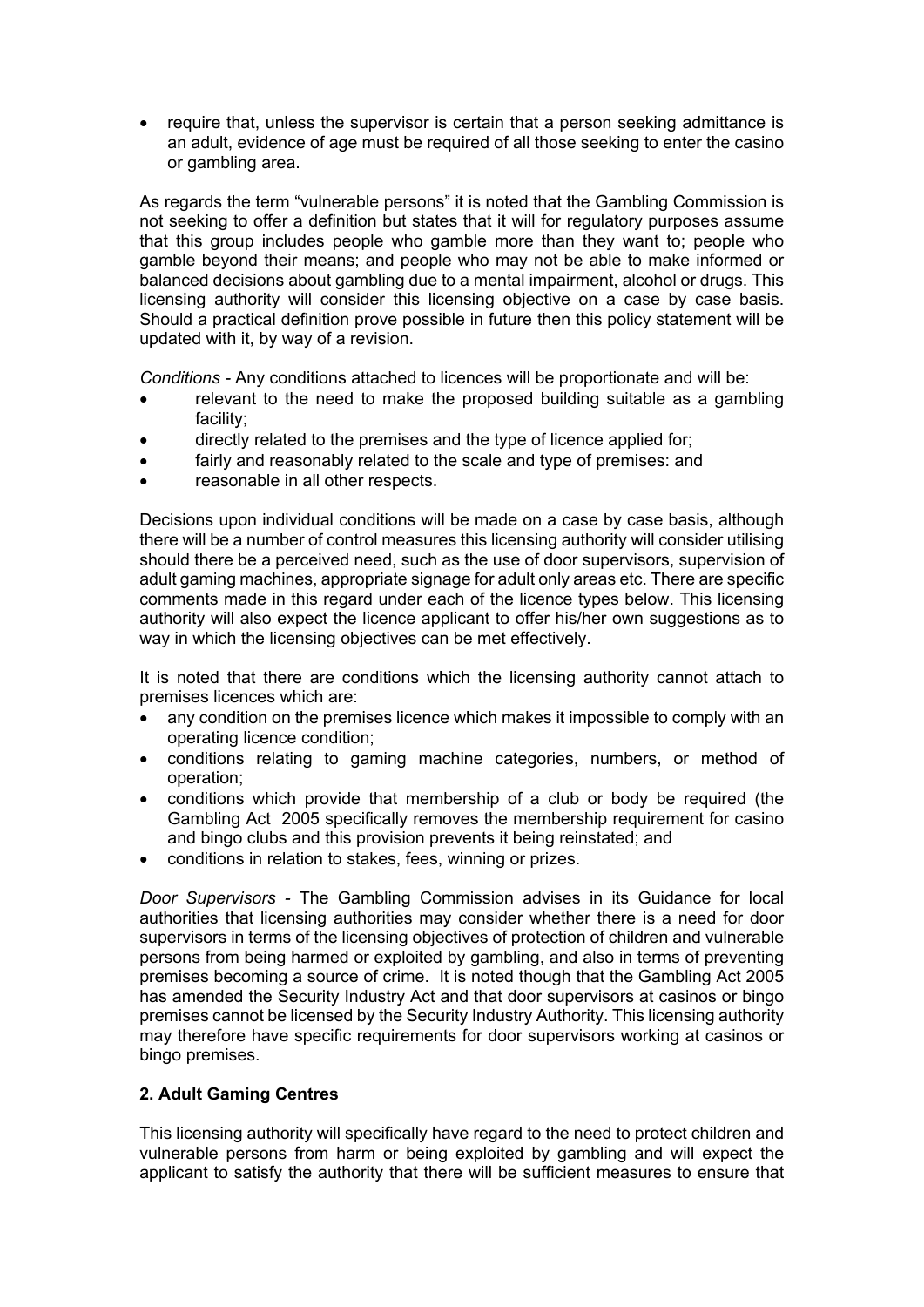under 18 year olds do not have access to the premises. Appropriate licence conditions may cover issues such as:

- Proof of age schemes
- $\bullet$  CCTV
- Door supervisors
- Supervision of entrances / machine areas
- Physical separation of areas
- Location of entry
- Notices / signage
- Specific opening hours

This list is not exhaustive.

As regards the protection of vulnerable persons, this licensing authority will consider measures such as the use of self-barring schemes, provision of information leaflets / helpline numbers for organisations such as GamCare.

# **3. (Licensed) Family Entertainment Centres:**

This licensing authority will specifically have regard to the need to protect children and vulnerable persons from harm or being exploited by gambling and will expect the applicant to satisfy the authority that there will be sufficient measures to ensure that under 18 year olds do not have access to the adult only gaming machine areas. Appropriate licence conditions may cover issues such as:

- Proof of age schemes
- **CCTV**
- Door supervisors
- Supervision of entrances / machine areas
- Physical separation of areas
- Location of entry
- Notices / signage
- Specific opening hours

This list is not exhaustive.

As regards the protection of vulnerable persons, this licensing authority will consider measures such as the use of self-barring schemes, provision of information leaflets / helpline numbers for organisations such as GamCare.

This licensing authority will, as per the Gambling Commission's guidance, refer to the Commission's website to see any conditions that apply to operator licences covering the way in which the area containing the category C machines should be delineated. This licensing authority will also make itself aware of any mandatory or default conditions on these premises licences, when they have been published.

## **4. Casinos**

The Council did not make an application for new casinos under the Gaming Act 1968 (prior to the deadline of  $26<sup>th</sup>$  April 2006). Consequently 'Section 4. Casinos' is not directly relevant to this Statement but is included for the sake of completeness.

*No Casinos resolution - This licensing authority has not passed a 'no casino' resolution under Section 166 of the Gambling Act 2005, but is aware that it has the power to do*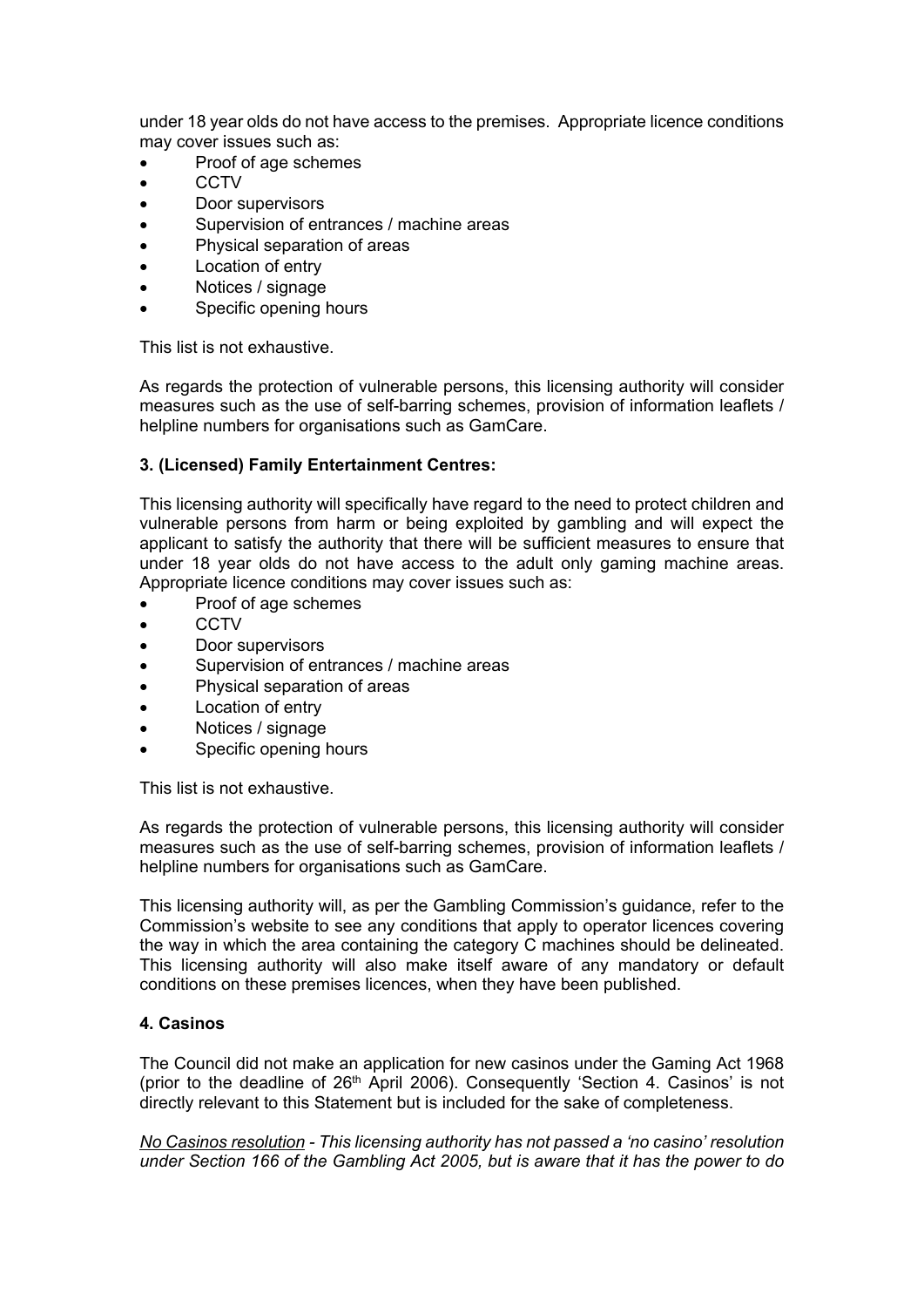*so. Should this licensing authority decide in the future to pass such a resolution, it will update this policy statement with details of that resolution.*

*Casinos and competitive bidding - This licensing authority is aware that where a licensing authority area is enabled to grant a Premises Licence for a new style casino (i.e. the Secretary of State has made such regulations under Section 175 of the Gambling Act 2005) there are likely to be a number of operators which will want to run the casino. In such situations the local authority will run a 'competition' under Schedule 9 of the Gambling Act 2005. This licensing authority will run such a competition in line with any regulations issued under the Gambling Act 2005 by the Secretary of State.*

*Betting machines - This licensing authority is aware that, as explained in the Gambling Commission's Guidance for local authorities: Section 181 contains an express power for licensing authorities to restrict the number of betting machines, their nature and the circumstances in which they are made available by attaching a licence condition to a betting premises licence or to a casino premises licence (where betting is permitted in the casino). When considering whether to impose a condition to restrict the number of betting machines in particular premises, the licensing authority, amongst other things, should take into account the size of the premises, the number of counter positions available for person-to-person transactions, and the ability of staff to monitor the use of the machines by children and young persons (it is an offence for those under 18 to bet) or by vulnerable persons.*

*Credit - This licensing authority has noted that the Gambling Commission has stated in its Guidance for Local Authorities that section 177 does not prevent the licensee from permitting the installation of cash dispensers (ATMs) on the premises. Such machines may accept debit cards and the arrangement is subject to a requirement that the licensee has no other commercial connection in relation to gambling (aside from the agreement to site the machines) with the service-provider and does not profit from the arrangement, not make any payment in connection with the machines. Guidance on the further conditions that may apply in relation to such machines will be included in the next version of this guidance*

#### **5. Bingo premises**

This licensing authority will follow the guidance issued by the Gambling Commission relating to bingo. There will be a focus on the protection of children and young persons, use of gaming machines and appropriate conditions.

## **6. Betting premises**

*Betting machines -* It is noted that the Gambling Commission's Guidance for local authorities states: "Section 181 contains an express power for licensing authorities to restrict the number of betting machines, their nature and the circumstances in which they are made available by attaching a licence condition to a betting premises licence or to a casino premises licence (where betting is permitted in the casino). When considering whether to impose a condition to restrict the number of betting machines in particular premises, the licensing authority, amongst other things, should take into account the size of the premises, the number of counter positions available for personto-person transactions, and the ability of staff to monitor the use of the machines by children and young persons (it is an offence for those under 18 to bet) or by vulnerable persons."

*Credit -* It has also been noted that the Gambling Commission Guidance states: section 177 does not prevent the licensee from permitting the installation of cash dispensers (ATMs) on the premises. Such machines may accept debit cards and the arrangement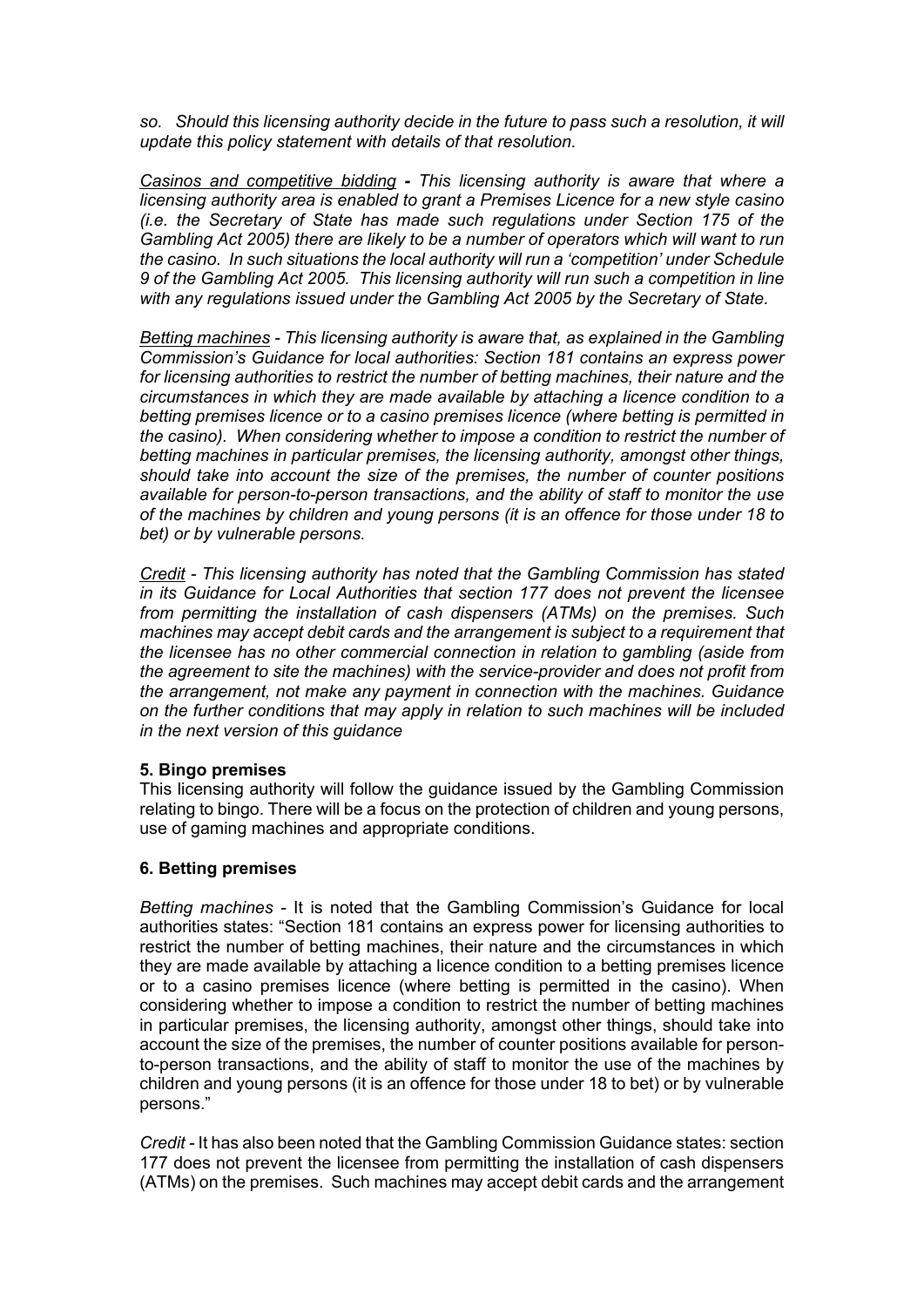is subject to a requirement that the licensee has no other commercial connection in relation to gambling (aside from the agreement to site the machines) with the serviceprovider and does not profit from the arrangement, nor make any payment in connection with the machines. It is also understood that the Gambling Commission will be placing restrictions and requirements on Operating Licences for betting premises as regards credit and this licensing authority will consider the guidance when it is available.

#### **7. Tracks**

This licensing authority is aware that the Gambling Commission may provide further specific guidance as regards tracks. We have taken note of the Guidance from the Gambling Commission which highlights that tracks are different from other premises in that there may be more than one premises licence in effect and that the track operator may not be required to hold an operator licence as there may be several premises licence holders at the track which will need to hold their own operator licences.

There may be some specific considerations with regard to the protection of children and vulnerable persons from being harmed or exploited by gambling and this authority would expect the premises licence applicants to demonstrate suitable measures to ensure that children do not have access to adult only gaming facilities. It is noted that children and young persons will be permitted to enter track areas where facilities for betting are provided on days when dog-racing and/or horse racing takes place, although they are still prevented from entering areas where gaming machines (other than category D machines) are provided.

Appropriate licence conditions may be:

- Proof of age schemes
- CCTV
- Door supervisors
- Supervision of entrances / machine areas
- Physical separation of areas
- Location of entry
- Notices / signage
- Specific opening hours
- The location of gaming machines

This list is not exhaustive.

As regards the protection of vulnerable persons, this licensing authority will consider measures such as the use of self-barring schemes, provision of information leaflets / helpline numbers for organisations such as GamCare.

*Betting machines -* Licensing authorities have a power under the Gambling Act 2005, to restrict the number of betting machines, their nature and the circumstances in which they are made available, by attaching a licence condition to a betting premises licence. The Gambling Commission's Guidance will be noted in that it states: In relation to betting premises away from tracks, the Commission is proposing that licensing authorities should take into account the size of the premises and the ability of staff to monitor the use of the machines by vulnerable people when determining the number of machines permitted. Similar considerations apply in relation to tracks, where the potential space for such machines may be considerable, bringing with it significant problems in relation to the proliferation of such machines, the ability of track staff to supervise them if they are scattered around the track and the ability of the track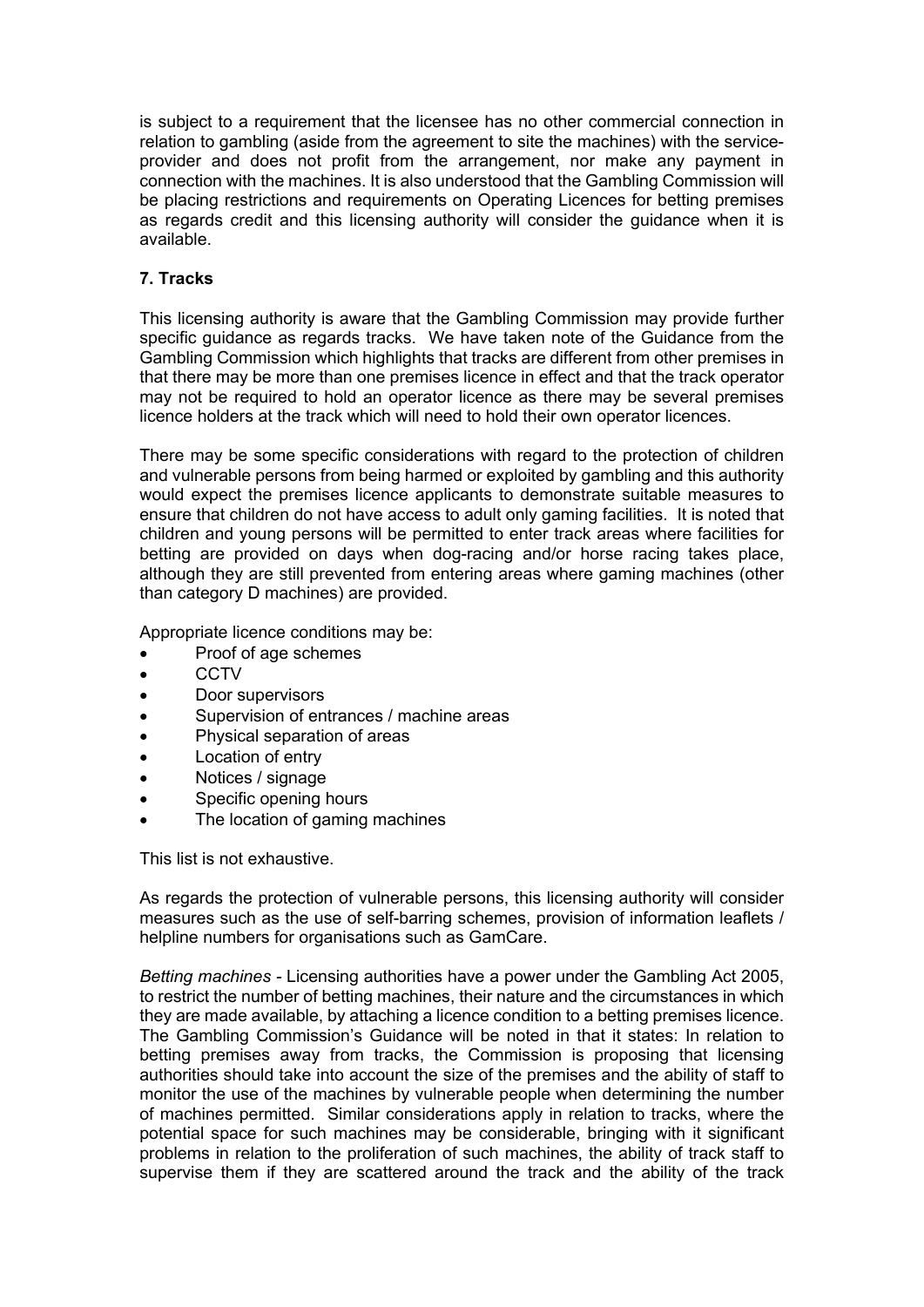operator to comply with the law and prevent children betting on the machine. Licensing authorities will want to consider restricting the number and location of betting machines, in the light of the circumstances of each application for a track betting premises licence.

This licensing authority also notes that, in the Commission's view, it would be preferable for all self-contained premises operated by off-course betting operators on track to be the subject of separate premises licences. This would ensure that there was clarity between the respective responsibilities of the track operator and the offcourse betting operator running a self-contained unit on the premises.

*Condition on rules being displayed -* The Gambling Commission has advised in its Guidance for local authorities that licensing authorities should attach a condition to track premises licences requiring the track operator to ensure that the rules are prominently displayed in or near the betting areas, or that other measures are taken to ensure that they are made available to the public. For example, the rules could be printed in the race-card or made available in leaflet form from the track office.

# **8. Travelling Fairs**

It will fall to this licensing authority to decide whether, where category D machines and / or equal chance prize gaming without a permit is to be made available for use at travelling fairs, the statutory requirement that the facilities for gambling amount to no more than an ancillary amusement at the fair is met.

The licensing authority will also consider whether the applicant falls within the statutory definition of a travelling fair.

It has been noted that the 27-day statutory maximum for the land being used as a fair, is per calendar year, and that it applies to the piece of land on which the fairs are held, regardless of whether it is the same or different travelling fairs occupying the land. This licensing authority will work with its neighbouring authorities to ensure that land which crosses our boundaries is monitored so that the statutory limits are not exceeded.

## **9. Provisional Statements**

This licensing authority notes the Guidance for the Gambling Commission which states that it is a question of fact and degree whether premises are finished to a degree that they can be considered for a premises licence and that requiring the building to be complete ensures that the authority could, if necessary, inspect it fully.

In terms of representations about premises licence applications, following the grant of a provisional statement, no further representations from relevant authorities or interested parties can be taken into account unless they concern matters which could not have been addressed at the provisional statement stage, or they reflect a change in the applicant's circumstances. In addition, the authority may refuse the premises licence (or grant it on terms different to those attached to the provisional statement) only by reference to matters:

- (a) which could not have been raised by objectors at the provisional licence stage; or
- (b) which is in the authority's opinion reflect a change in the operator's circumstances.

This authority has noted the Gambling Commission's Guidance on not taking into account irrelevant matter: one example of an irrelevant matter would be the likelihood of the applicant obtaining planning or building regulations approval for the proposal.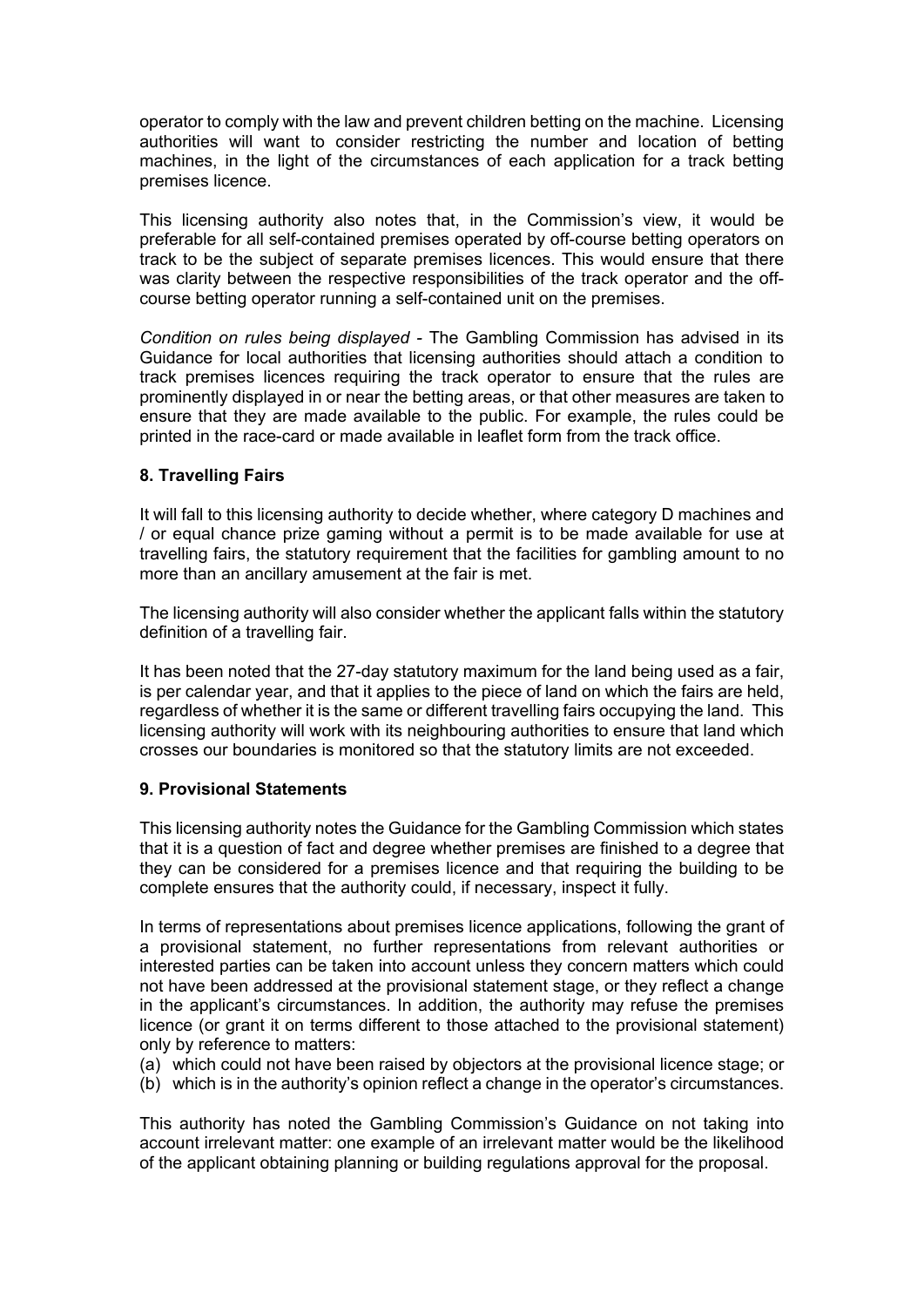#### **10. Reviews:**

Requests for a review of a premises licence can be made by interested parties or responsible authorities, however, it is for the licensing authority to decide whether the review is to be carried-out. This will be on the basis of whether the request for the review is relevant to the matters listed below, as well as consideration as to whether the request is frivolous, vexatious, will certainly not cause this authority to wish alter/revoke/suspend the licence, or whether it is substantially the same as previous representations or requests for review.

- in accordance with any relevant code of practice issued by the Gambling Commission;
- in accordance with any relevant guidance issued by the Gambling Commission
- reasonably consistent with the licensing objectives; and
- in accordance with the authority's statement of licensing policy;

The licensing authority can also initiate a review of a licence on the basis of any reason which it thinks is appropriate.

#### **PART C Permits / Temporary & Occasional Use Notice**

#### **1. Unlicensed Family Entertainment Centre gaming machine permits (Statement of Principles on Permits – Schedule 10 para 7)**

Where a premises does not hold a Premises Licence but wishes to provide gaming machines, it may apply to the licensing authority for this permit. It should be noted that the applicant must show that the premises will be wholly or mainly used for making gaming machines available for use (Section 238).

The Gambling Act 2005 states that a licensing authority may prepare a *statement of principles* that they propose to consider in determining the suitability of an applicant for a permit and in preparing this statement, and/or considering applications, it need not (but may) have regard to the licensing objectives and shall have regard to any relevant guidance issued by the Commission under section 25. The Gambling Commission's Guidance for local authorities also states: In their three year licensing policy statement, licensing authorities may include a statement of principles that they propose to apply when exercising their functions in considering applications for permits…., licensing authorities will want to give weight to child protection issues. Further guidance on the information that should be obtained from the applicant and others will be provided in the next version of this guidance.

The Guidance also states: An application for a permit may be granted only if the licensing authority is satisfied that the premises will be used as an unlicensed Family Entertainment Centre, and if the chief officer of police has been consulted on the application. Relevant considerations to take into account would include the applicant's suitability, such as any convictions that they may have that would make them unsuitably to operate a family entertainment centre; and the suitability of the premises in relation to their location and issues about disorder.

It should be noted that a licensing authority cannot attach conditions to this type of permit and that the statement of principles only applies to initial applications and not to renewals.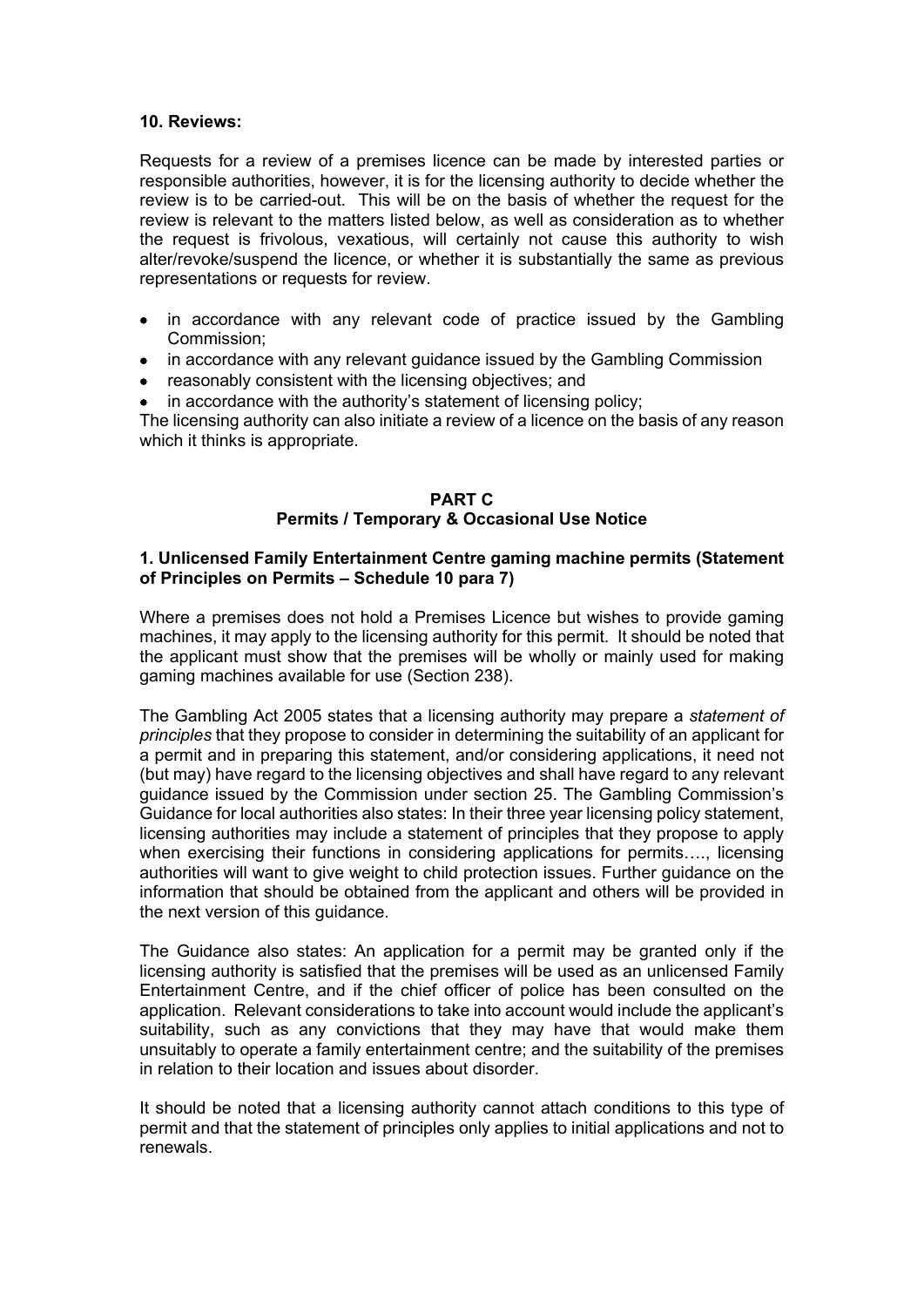Statement of Principles: This licensing authority will expect the applicant to show that there are policies and procedures in place to protect children from harm. Harm in this context is not limited to harm from gambling but includes wider child protection considerations. The efficiency of such policies and procedures will each be considered on their merits, however, they may include DBS checks for staff, training covering how staff would deal with unsupervised very young children being on the premises, or children causing perceived problems on / around the premises.

With regard to renewals of these permits, a licensing authority may refuse an application for renewal of a permit only on the grounds that an authorised local authority officer has been refused access to the premises without reasonable excuse, or that renewal would not be reasonably consistent with pursuit of the licensing objectives.

# **2. (Alcohol) Licensed premises gaming machine permits – (Schedule 13 Para 4(1))**

There is provision in the Act for premises licensed to sell alcohol for consumption on the premises, to automatically have 2 gaming machines, of categories C and/or D. The premises merely need to notify the licensing authority. The licensing authority can remove the automatic authorisation in respect of any particular premises if:

- provision of the machines is not reasonably consistent with the pursuit of the licensing objectives;
- gaming has taken place on the premises that breaches a condition of section 282 of the Gambling Act (i.e. that written notice has been provided to the licensing authority, that a fee has been provided and that any relevant code of practice issued by the Gambling Commission about the location and operation of the machine has been complied with);
- the premises are mainly used for gaming; or
- an offence under the Gambling Act has been committed on the premises

If a premises wishes to have more than 2 machines, then it needs to apply for a permit and the licensing authority must consider that application based upon the licensing objectives, any guidance issued by the Gambling Commission issued under Section 25 of the Gambling Act 2005, and "*such matters as they think relevant*." This licensing authority considers that "such matters" will be decided on a case by case basis but generally there will be regard to the need to protect children and vulnerable persons from harm or being exploited by gambling and will expect the applicant to satisfy the authority that there will be sufficient measures to ensure that under 18 year olds do not have access to the adult only gaming machines. Measures which will satisfy the authority that there will be no access may include the adult machines being in site of the bar, or in the sight of staff who will monitor that the machines are not being used by those under 18. Notices and signage may also be help. As regards the protection of vulnerable persons this applicants may wish to consider the provision of information leaflets / helpline numbers for organisations such as GamCare.

It is recognised that some alcohol licensed premises may apply for a premises licence for their non-alcohol licensed areas. Any such application would need to be applied for, and dealt with as an Adult Entertainment Centre premises licence.

It should be noted that the licensing authority can decide to grant the application with a smaller number of machines and/or a different category of machines than that applied for. Conditions (other than these) cannot be attached.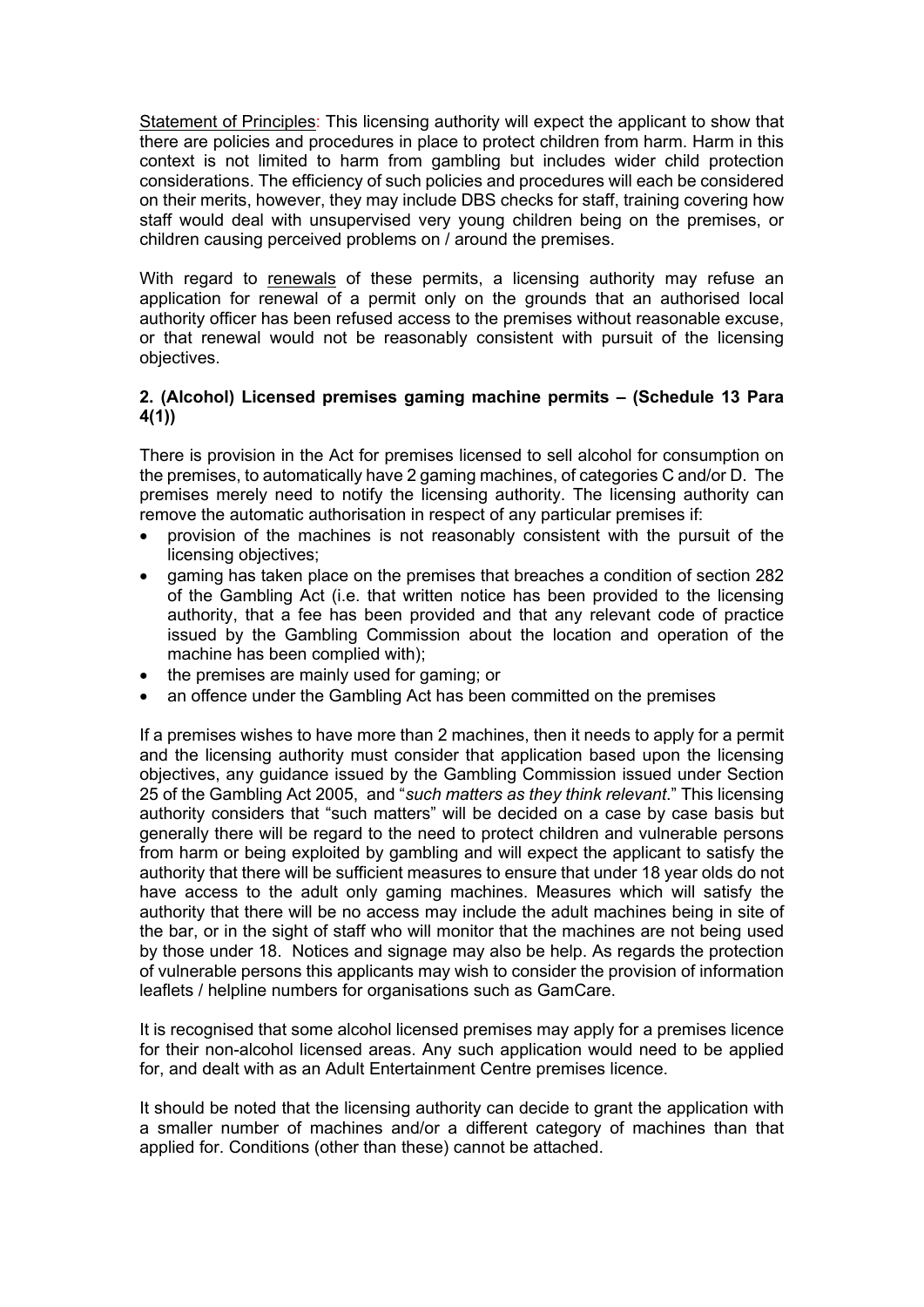It should also be noted that the holder of a permit to must comply with any Code of Practice issued by the Gambling Commission about the location and operation of the machine.

## **3. Prize Gaming Permits – (Statement of Principles on Permits - Schedule 14 Para 8 (3)**)

The Gambling Act 2005 states that a Licensing Authority may "prepare a statement of principles that they propose to apply in exercising their functions under this Schedule" which "may, in particular, specify matters that the licensing authority propose to consider in determining the suitability of the applicant for a permit".

This licensing authority has not prepared a statement of principles. Should it decide to do so it will include details in a revised version of the policy statement.

In making its decision on an application for this permit the licensing authority does not need to have regard to the licensing objectives but must have regard to any Gambling Commission guidance.

It should be noted that there are conditions in the Gambling Act 2005 by which the permit holder must comply, but that the licensing authority cannot attach conditions. The conditions in the Act are:

- the limits on participation fees, as set out in regulations, must be complied with;
- all chances to participate in the gaming must be allocated on the premises on which the gaming is taking place and on one day; the game must be played and completed on the day the chances are allocated; and the result of the game must be made public in the premises on the day that it is played;
- the prize for which the game is played must not exceed the amount set out in regulations (if a money prize), or the prescribed value (if non-monetary prize); and
- participation in the gaming must not entitle the player to take part in any other gambling.

## **4. Club Gaming and Club Machines Permits**

Members Clubs and Miners' welfare institutes (but not Commercial Clubs) may apply for a Club Gaming Permit or a Clubs Gaming machines permit. The Club Gaming Permit will enable the premises to provide gaming machines (3 machines of categories B, C or D), equal chance gaming and games of chance as set-out in forthcoming regulations. A Club Gaming machine permit will enable the premises to provide gaming machines (3 machines of categories B, C or D).

Gambling Commission Guidance for local authorities states: Members clubs must have at least 25 members and be established and conducted "wholly or mainly" for purposes other than gaming, unless the gaming is permitted by separate regulations. It is anticipated that this will cover bridge and whist clubs, which will replicate the position under the Gaming Act 1968. A members' club must be permanent in nature, not established to make commercial profit, and controlled by its members equally. Examples include working men's clubs, branches of Royal British Legion and clubs with political affiliations.

The Guidance also makes it clear that before granting the permit the authority will need to satisfy itself that the premises meet the requirements of a members' club and may grant the permit if the majority of members are over 18.